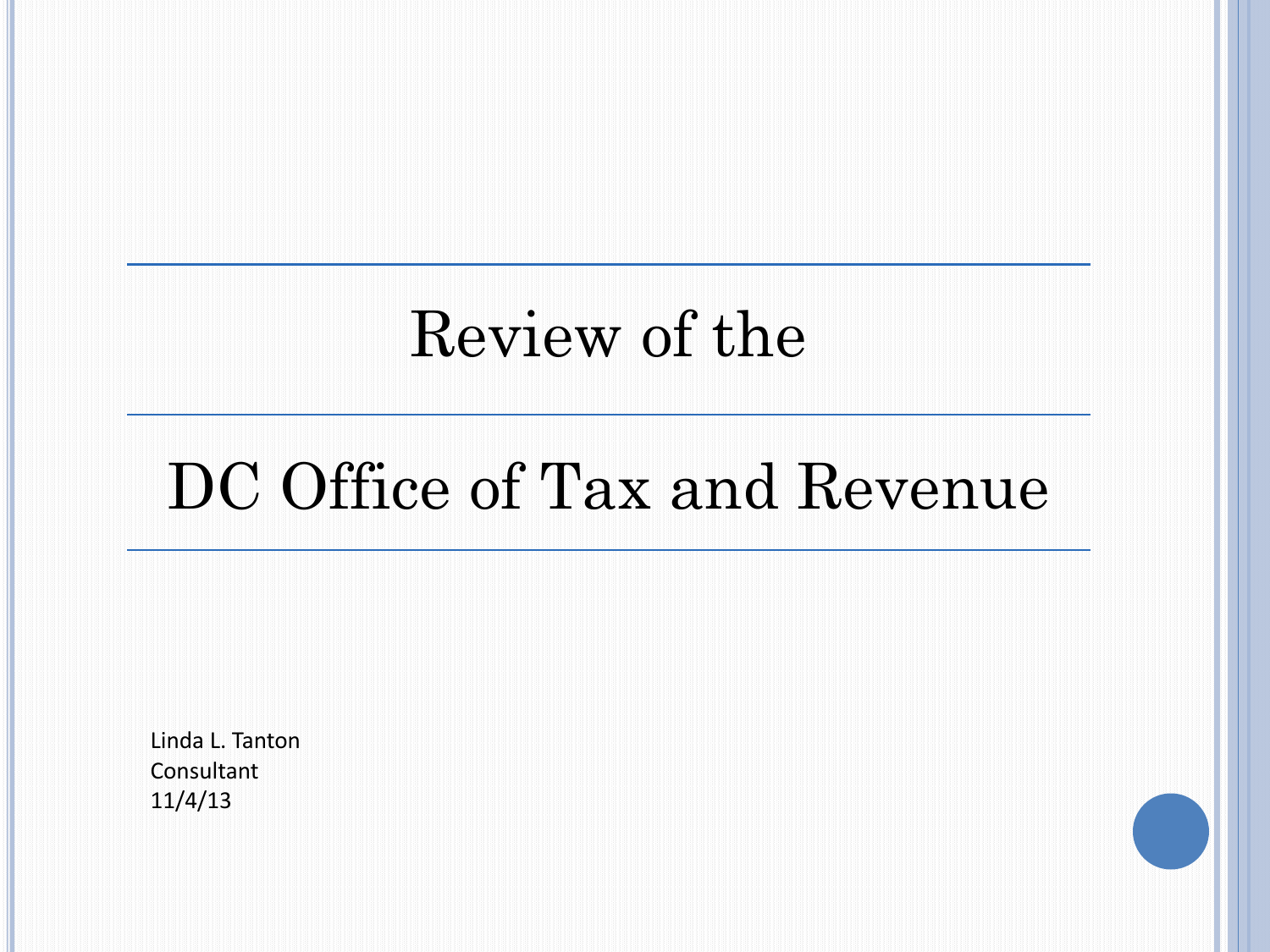

- Customer service must come first
- District's revenue stream must be protected and enhanced
- Financial integrity and accountability must be incorporated into tax administration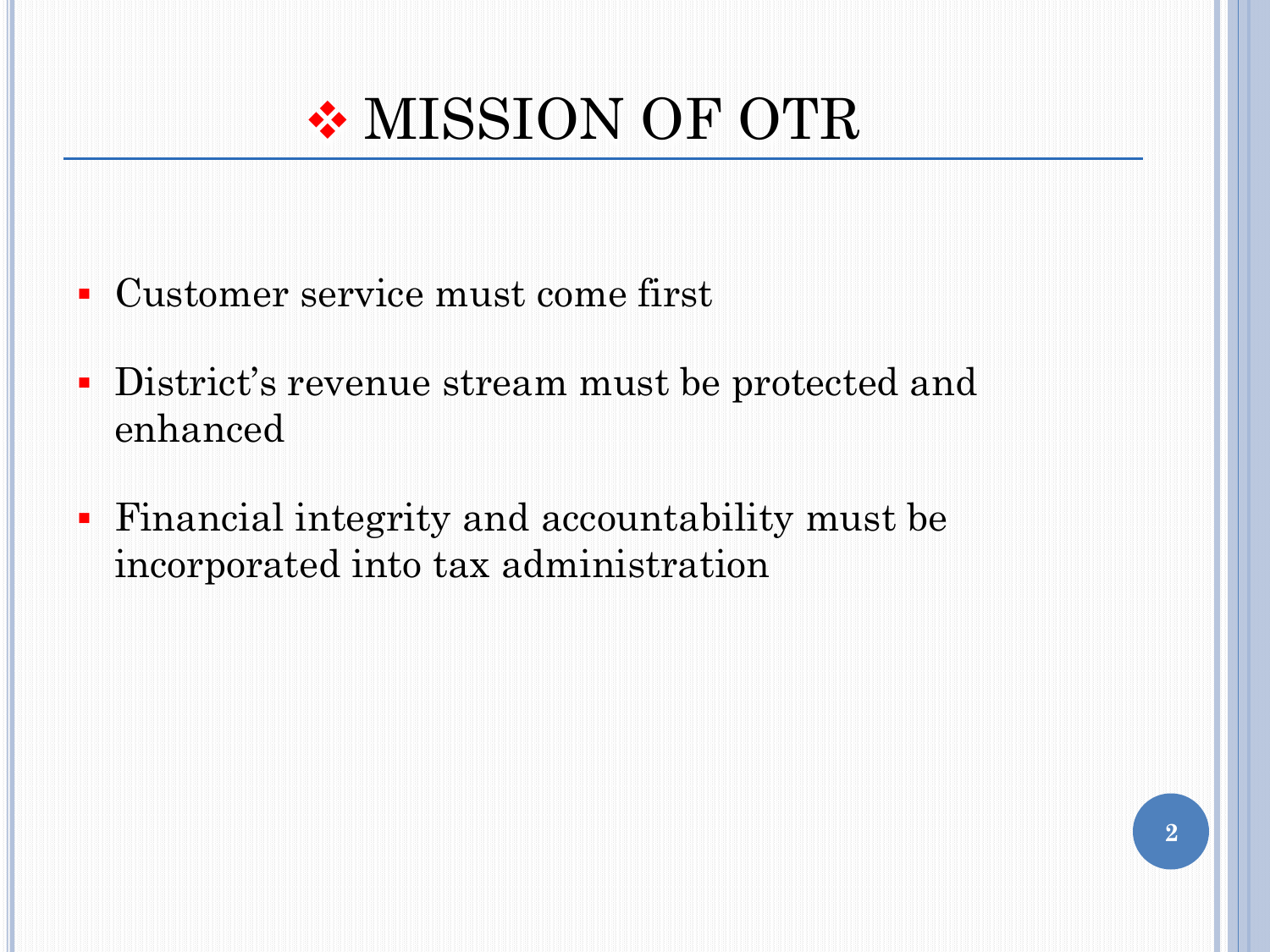## ORGANIZATION OF OTR

- Led by a Deputy Chief Financial Officer
- Organized functionally with directors of functional units reporting to the Deputy CFO
- 481 authorized positions in FY13
- \$59.4 million budget in FY13
- Support functions of IT, personnel, training and procurement performed by organizations reporting directly to CFO – not Deputy CFO OTR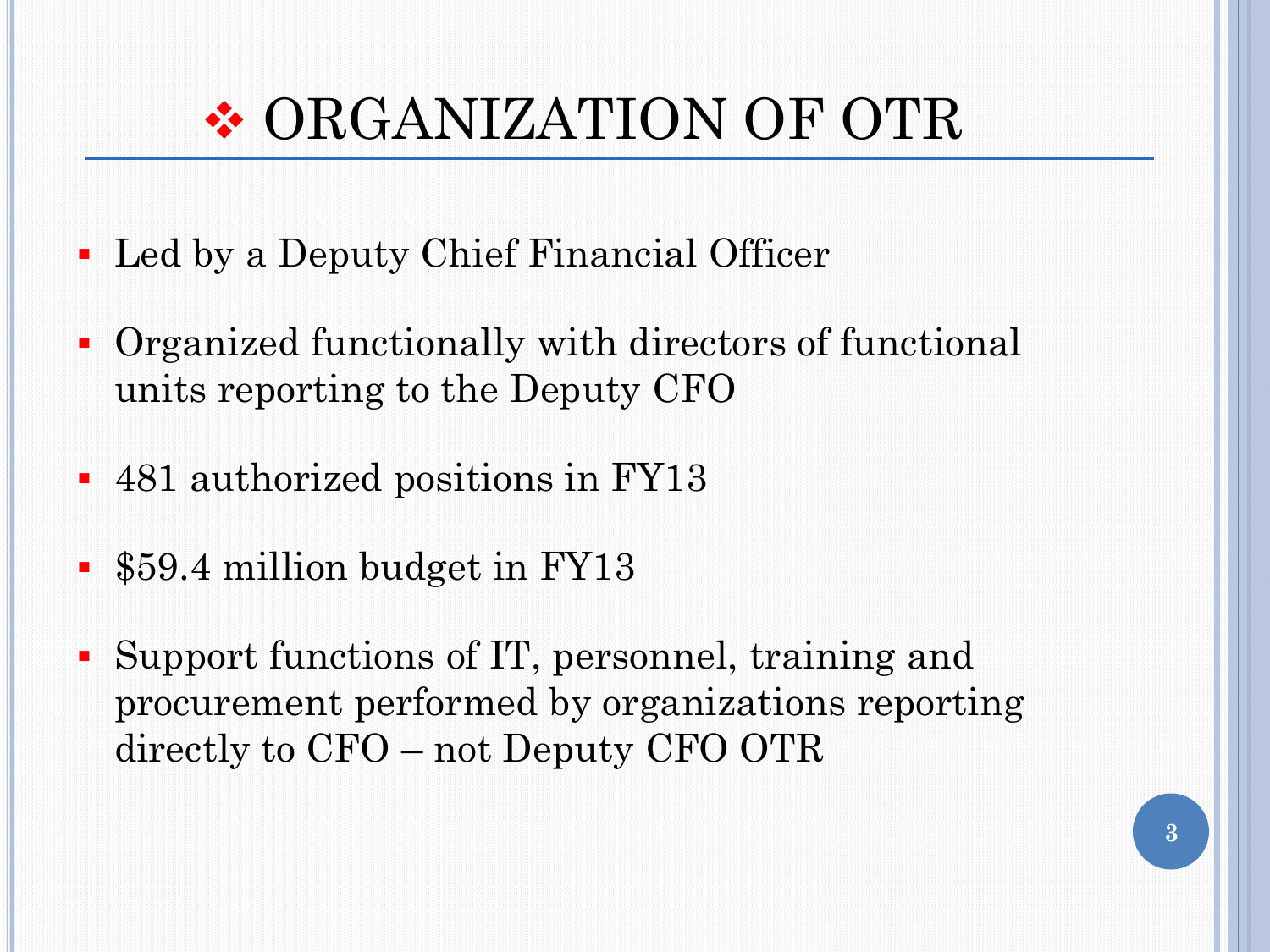

- Management of agency has made substantial progress in correcting issues brought to light in 2007 with Harriet Walters scandal
- New Deputy CFO brought in from outside agency
- Controls established to prevent future fraud
- Agency took steps to model itself after other successful state tax agencies
- Nine issues should be addressed to make agency more successful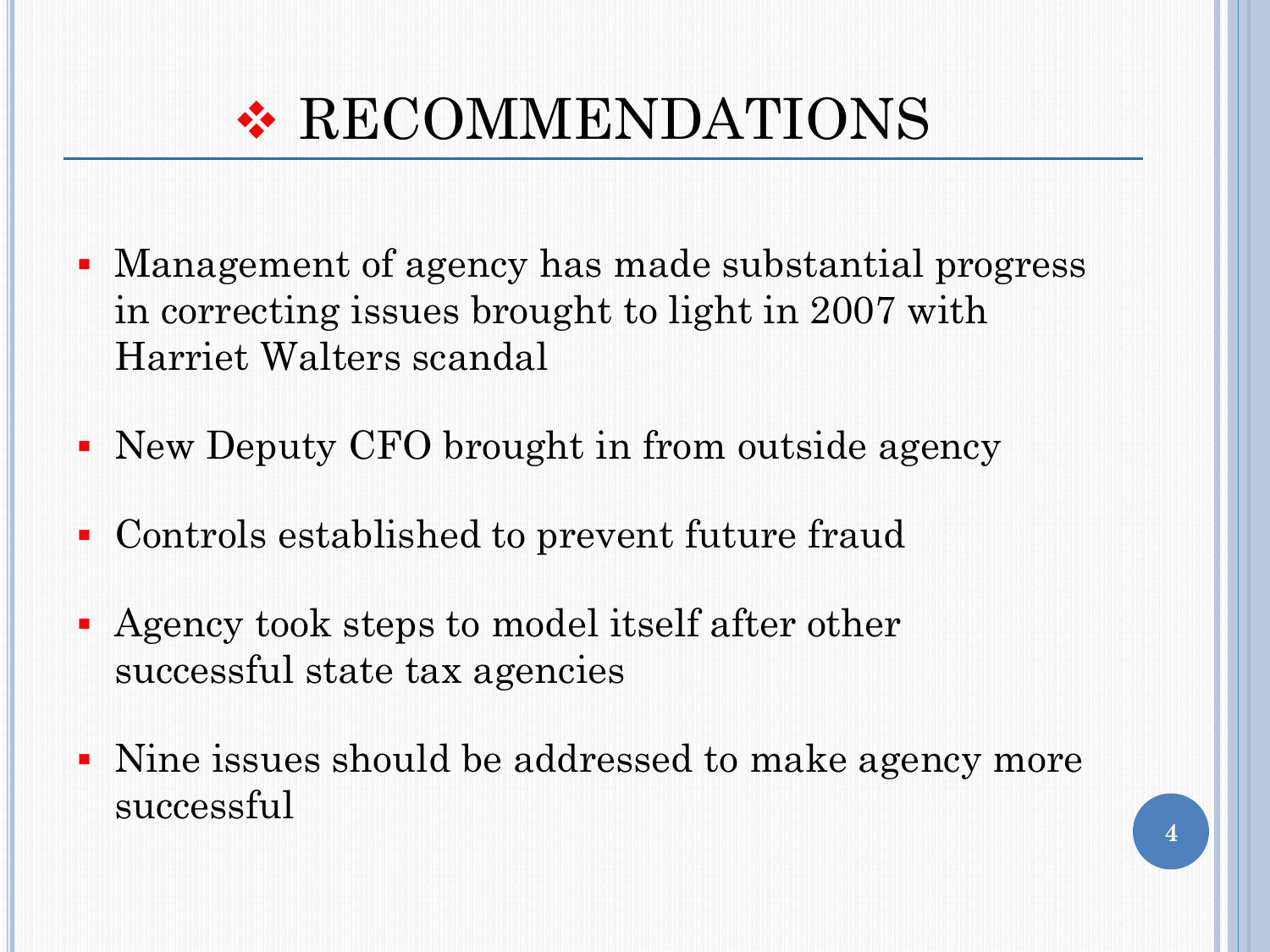### **1 CONTINUE TO WORK TO OBTAIN NEW INTEGRATED TAX SYSTEM (ITS)**

- Current ITS system installed in 1991 and never fully implemented
- Current system requires manual intervention which is inefficient and time consuming
- Often leads to inaccurate information in system
- Many standard reports not easily available for management purposes
- Problems with ITS contribute to public's impression that OTR does not handle matters correctly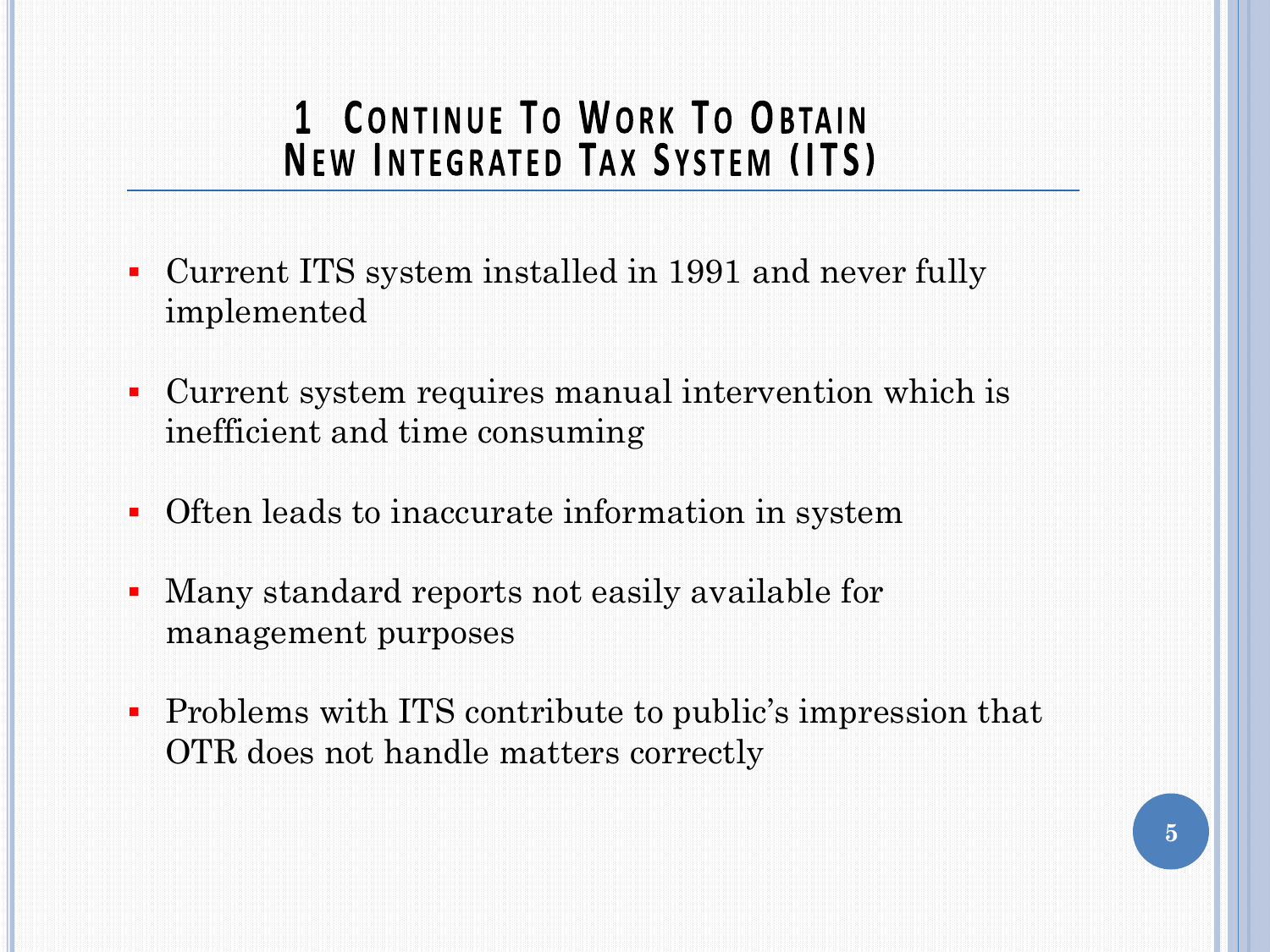- OTR does not have available many of the online services for taxpayers that other tax agencies utilize
- Lack of online choices impacts volume of telephone calls to call centers, volume of correspondence and emails received, number of payments received at OTR for processing and volume of taxpayers who visit the office
- These increased volumes use valuable OTR resources which could be redirected if taxpayers could utilize more online services
- More online services provide flexibility for taxpayers and a resultant reduction in delay in response by OTR for those taxpayers who need to call or write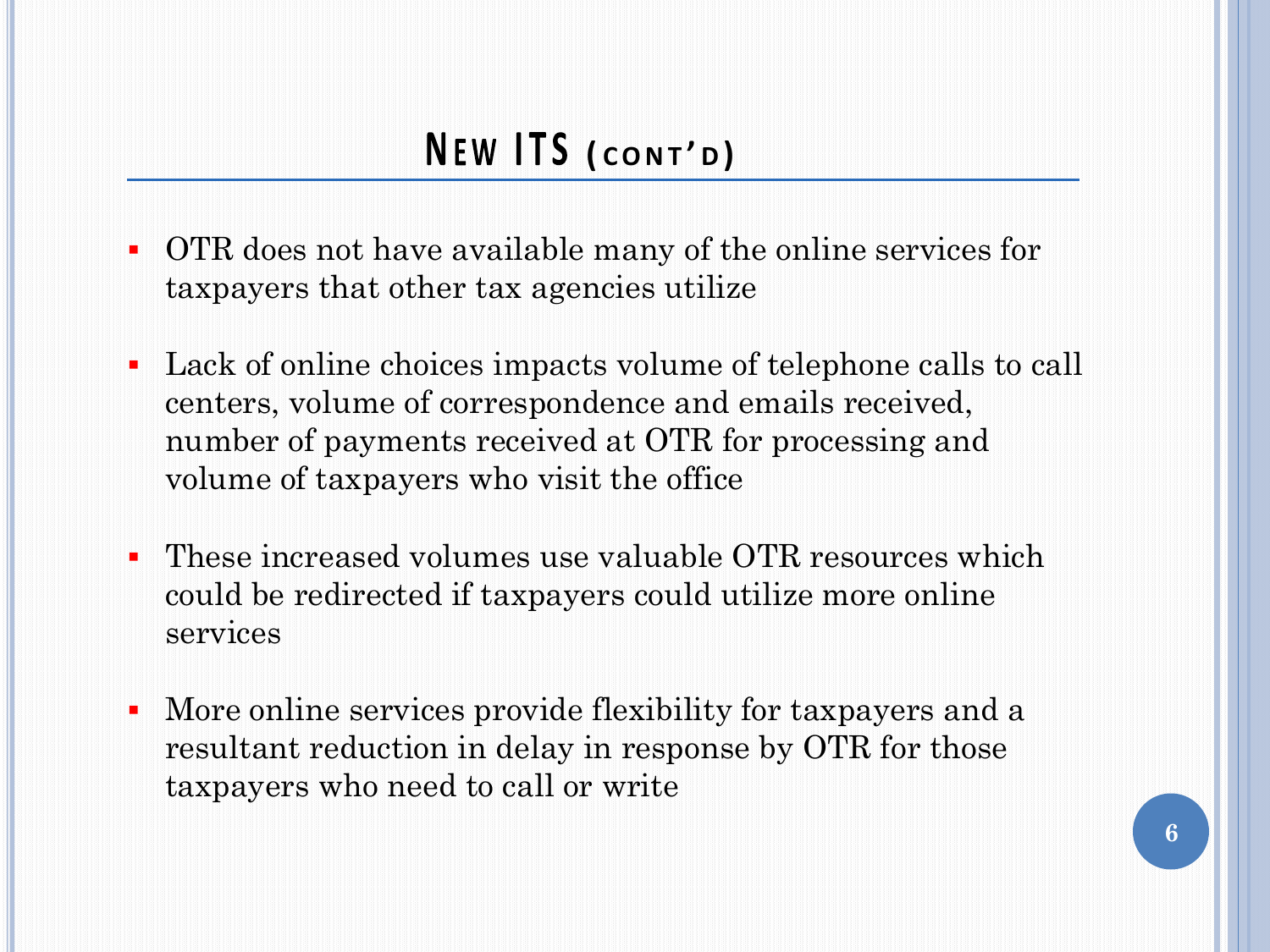- New system should correct these issues when fully implemented
- RFP has been issued, bids received and proposals are being evaluated
- **Recommend:** OTR proceed with project and Mayor and City Council provide funding to OCFO to fully implement
- **Caveat:** Full implementation will take 2-4 years; will require full-time commitment from a number of OCFO's existing IT and OTR staff
- **Recommend:** Resources be provided to OCFO to supplement existing staff to enable core mission of agency to continue while subject matter experts are engaged in implementation **7**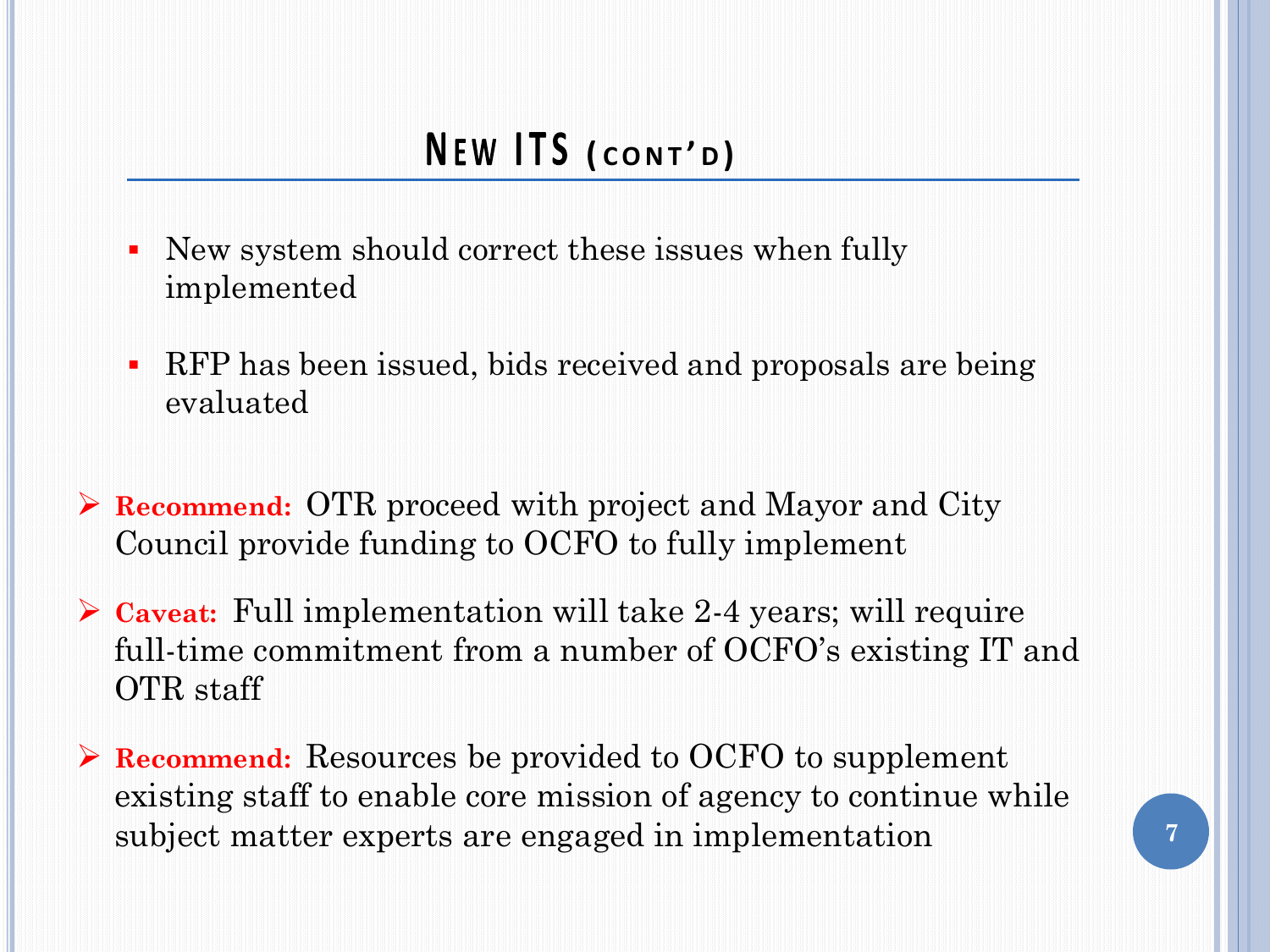### 2 CONTINUE WORK TO OBTAIN AND IMPLEMENT **A NEW PHONE SYSTEM**

- Current phone system utilized in call centers is outdated
- New phone system would also include new Interactive Voice Response (IVR) which provides taxpayers with information on their accounts 24/7, potentially reducing calls requiring direct agency personnel interaction
- New phone system would provide more flexibility in call centers to create work queues
- New phone system could provide flexibility, in conjunction with additional software, to permit employees in call centers to telework
- **Recommend:** Urge OCFO to continue work to implement the new phone system and install features that will enhance both the taxpayer and employee experience **8**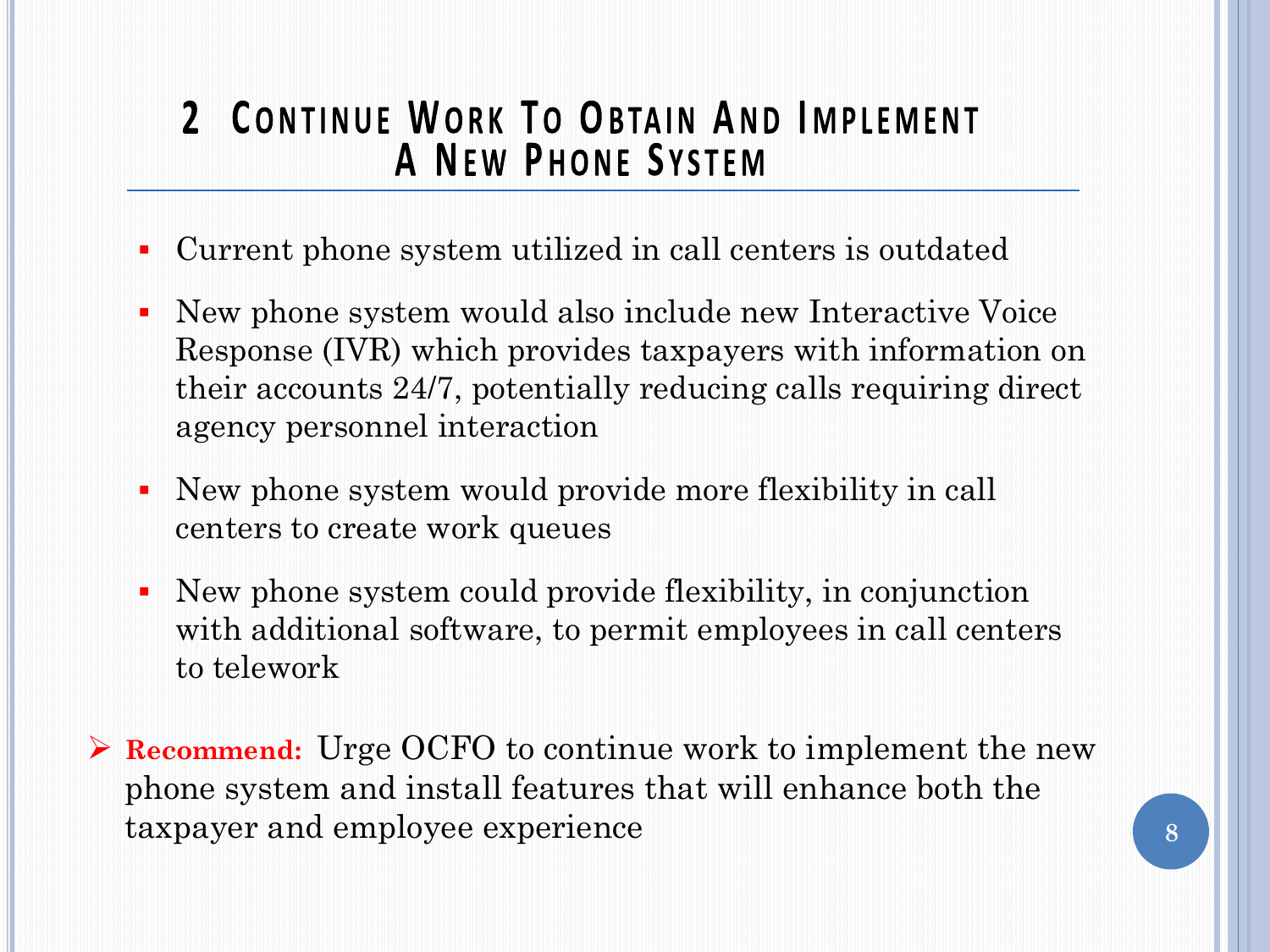#### **3** RE-EVALUATE ADJUSTMENT/REFUND **REVIEW PROCESS**

- Adjustment/refund review process has redundant reviews
- Controls instituted after 2007 fraud scandal
- Appears that controls are burdensome and hamper efficient work of agency
- **Recommend:** While these reviews will be more automated with a new ITS, I would urge a review of the current controls to determine if the multiple levels of review can be reduced for at least a portion of the refund population before ITS is implemented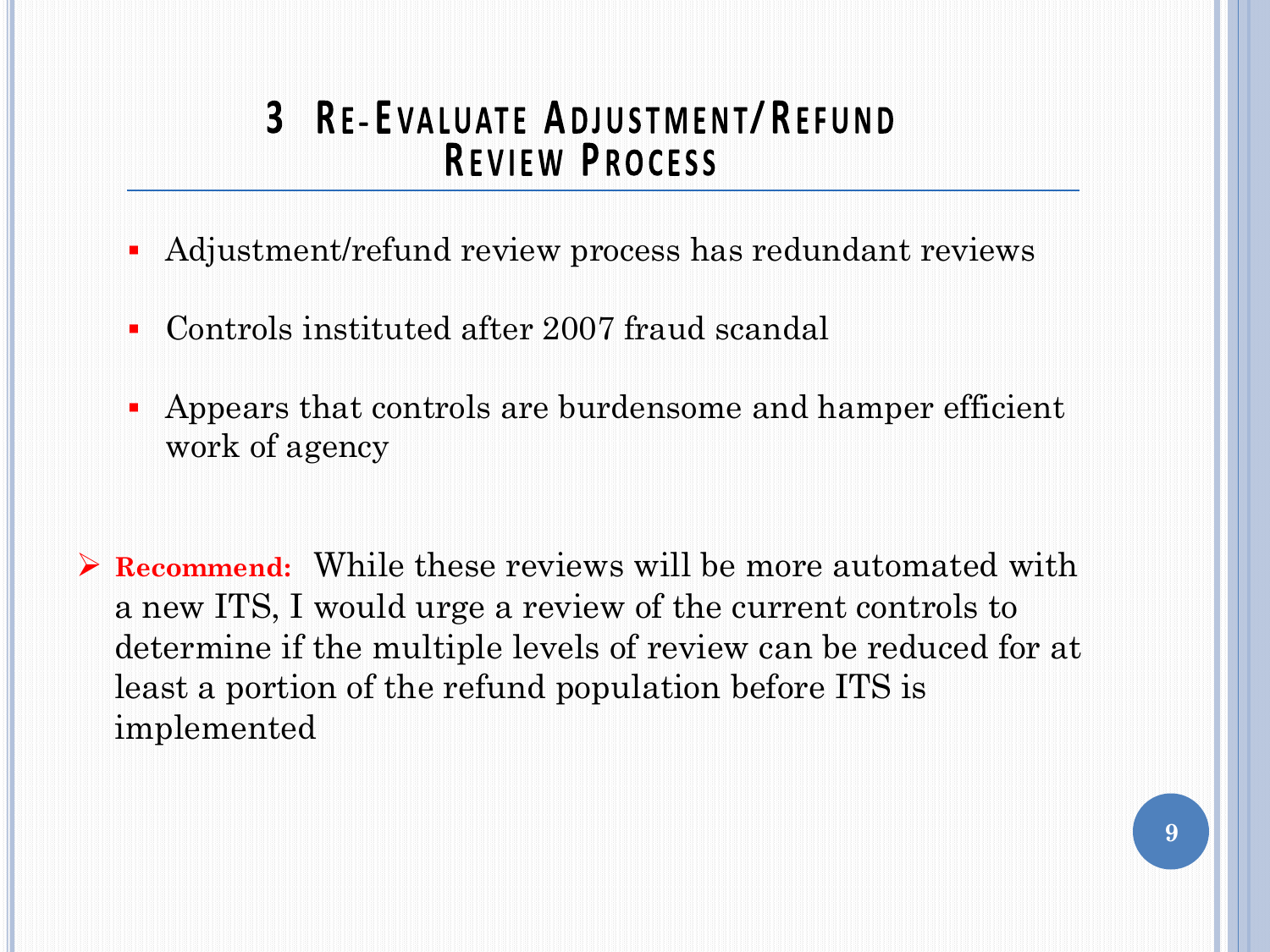## **4 SEPARATION OF DUTIES FOR ADJUSTMENTS**

- Recent audit of OTR noted a need for separation of duties for adjustments
- OTR has implemented recommendation, but has done so within each area that is authorized to request adjustments
- Management voiced concerns about the administrative burden placed on each functional area

 **Recommend:** Urge OTR to review current organization of this function to determine if more efficient to create one unit to perform adjustments requested throughout the agency and implement controls within that unit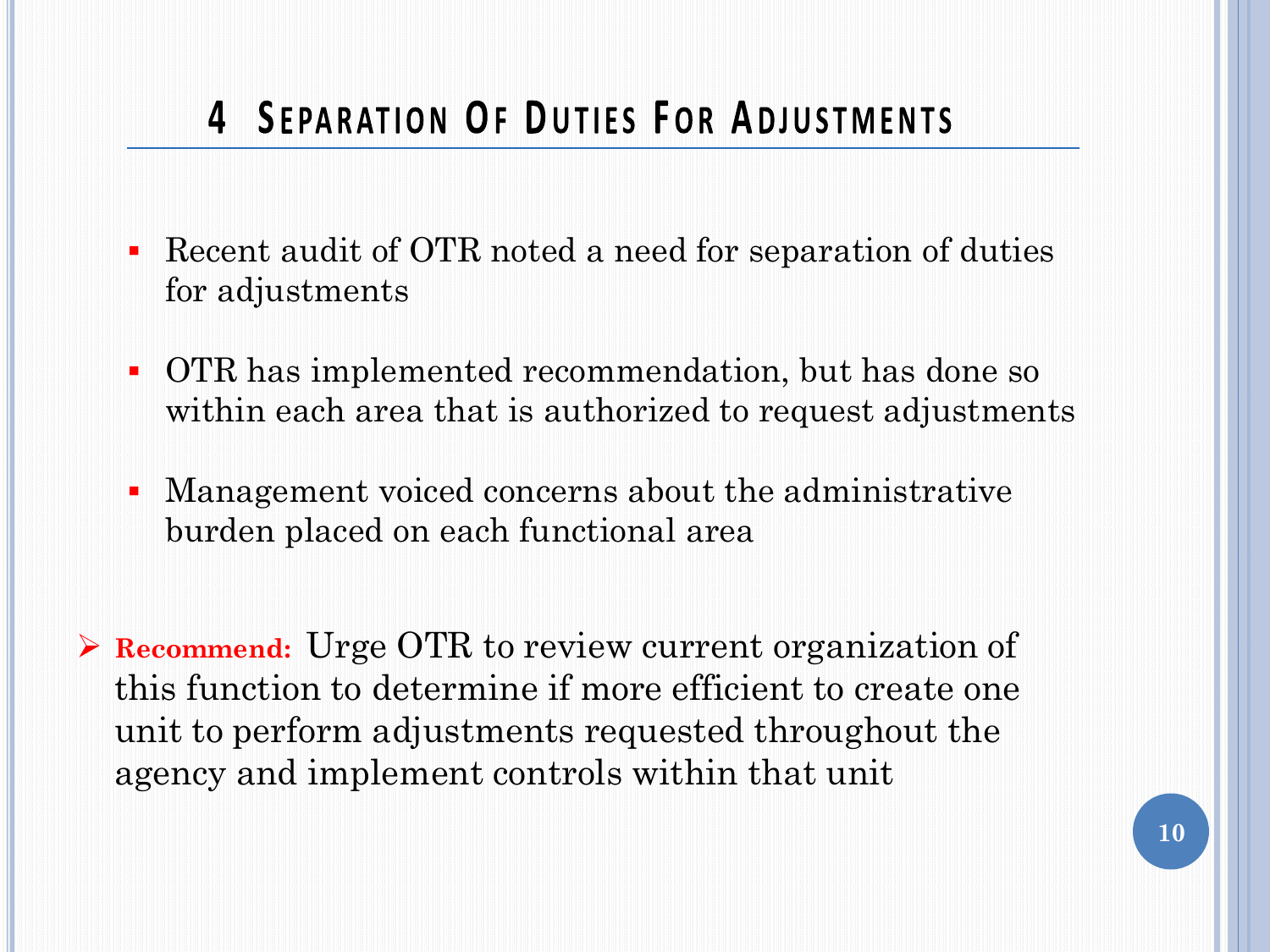## **5 ENHANCE SUPPORT FUNCTIONS**

- Information Technology, Personnel, Training and Procurement are support functions for OTR and report to **OCFO**
- The Office of the Chief Information Officer (OCIO) strives to deliver innovative, cost-effective and secure IT solutions for OTR but resources are strained
- Many IT projects of OTR would enhance efficiency of agency and provide better service to taxpayers and additional revenue to the District
- Projects are not being completed because of lack of resources in OCIO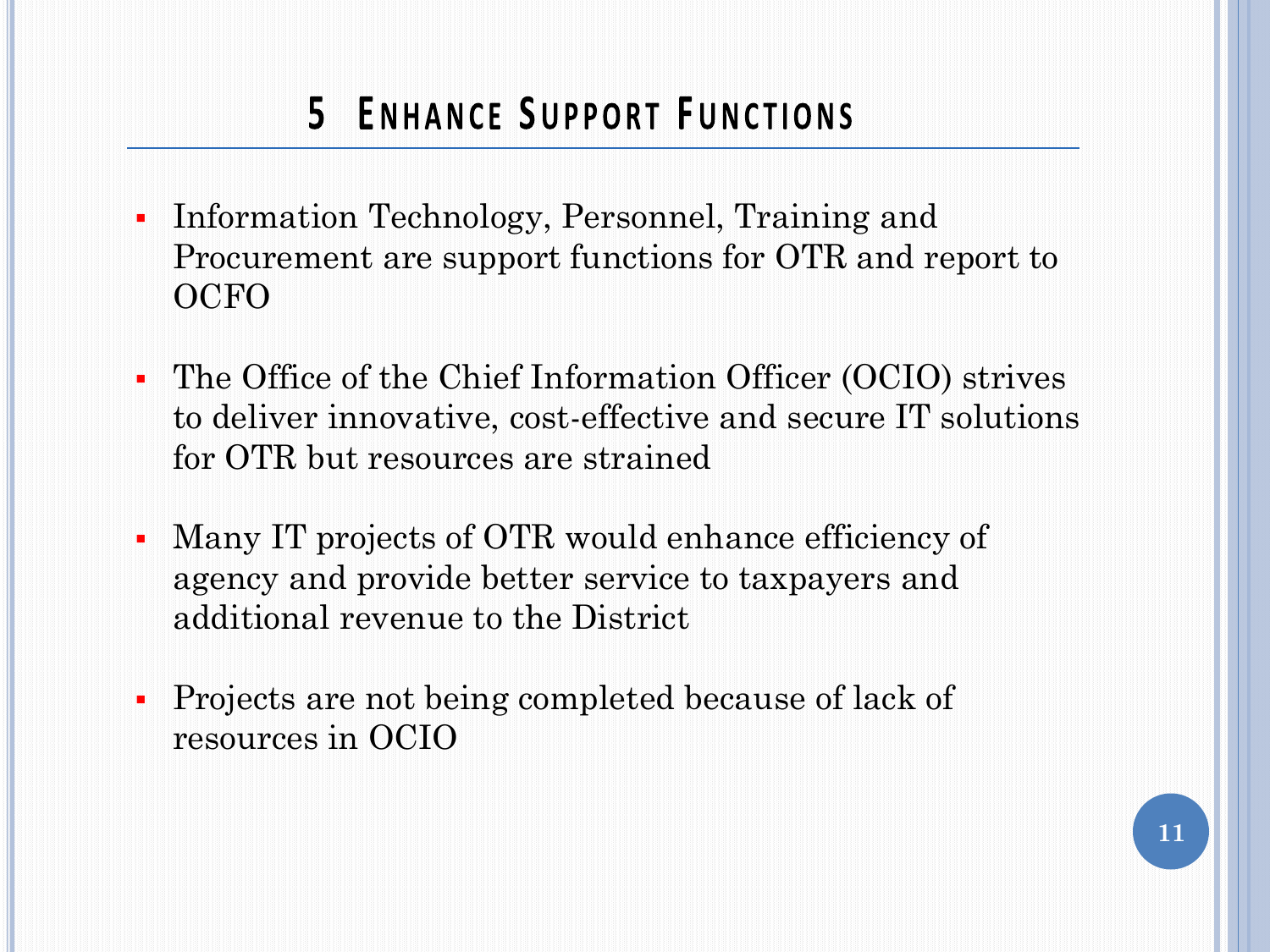### SUPPORT FUNCTIONS (CONT'D)

- Natural tension between OTR management and Personnel Services appears to be greater than the norm
- Example is minimum qualifications requirement for entry level tax auditor
- Strong belief in OTR that requirements are too stringent and prevent OTR from filling vacancies in a timely manner
- **Recommend:** OCFO look for ways to enhance the ability of the support services to serve OTR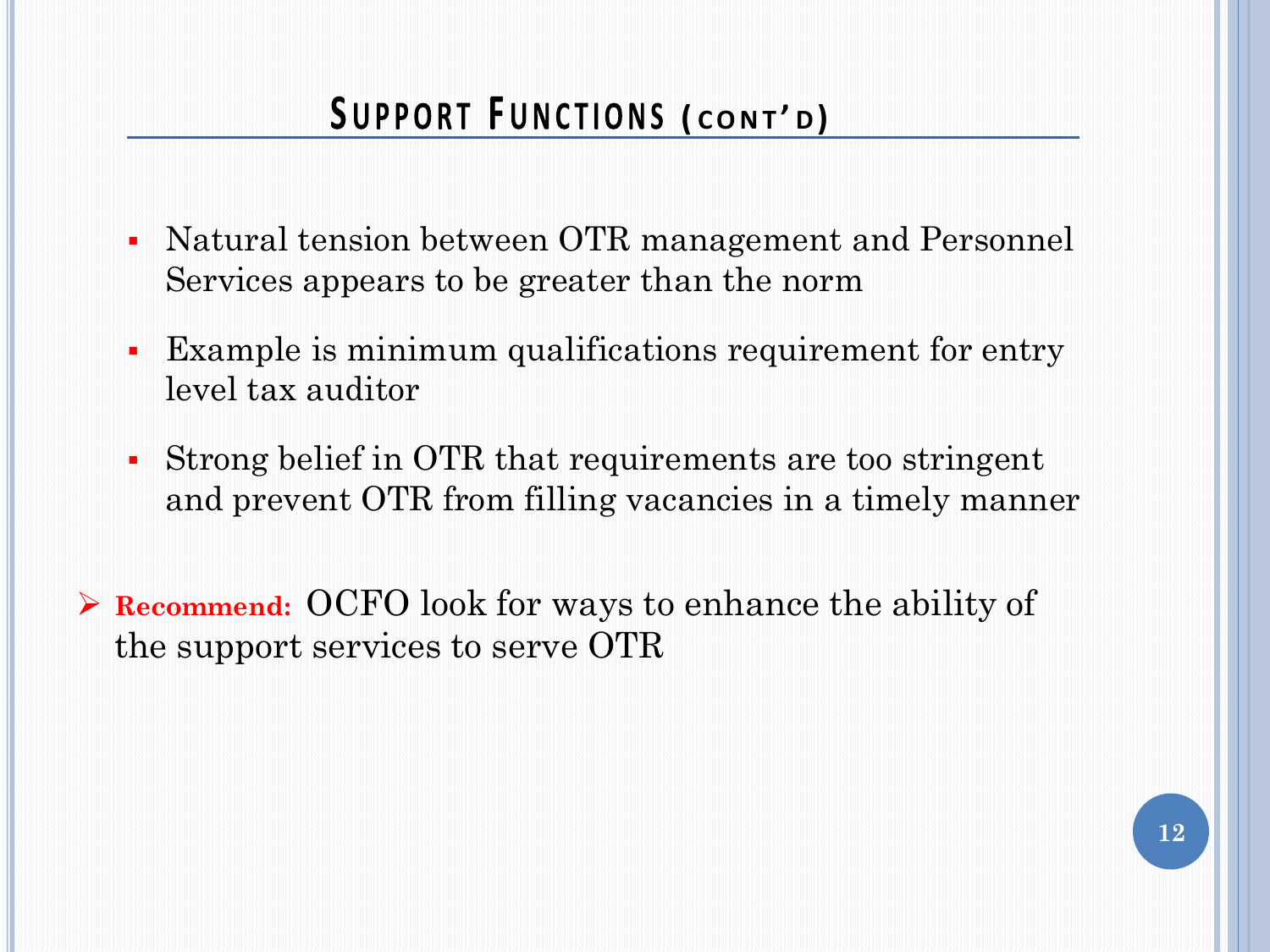## **6 EMPLOYEE MORALE**

- Management believes employee morale is an issue
- 2007 fraud scandal and various newspaper articles since then have contributed to low morale
- Hiring of top management from outside the agency has also contributed to low morale because employees do not see a career path
- **Recommend:** OTR create a Leadership Development Program to identify future leaders of OTR and provide them with training
- Several state tax agencies have developed such programs that can be shared with OTR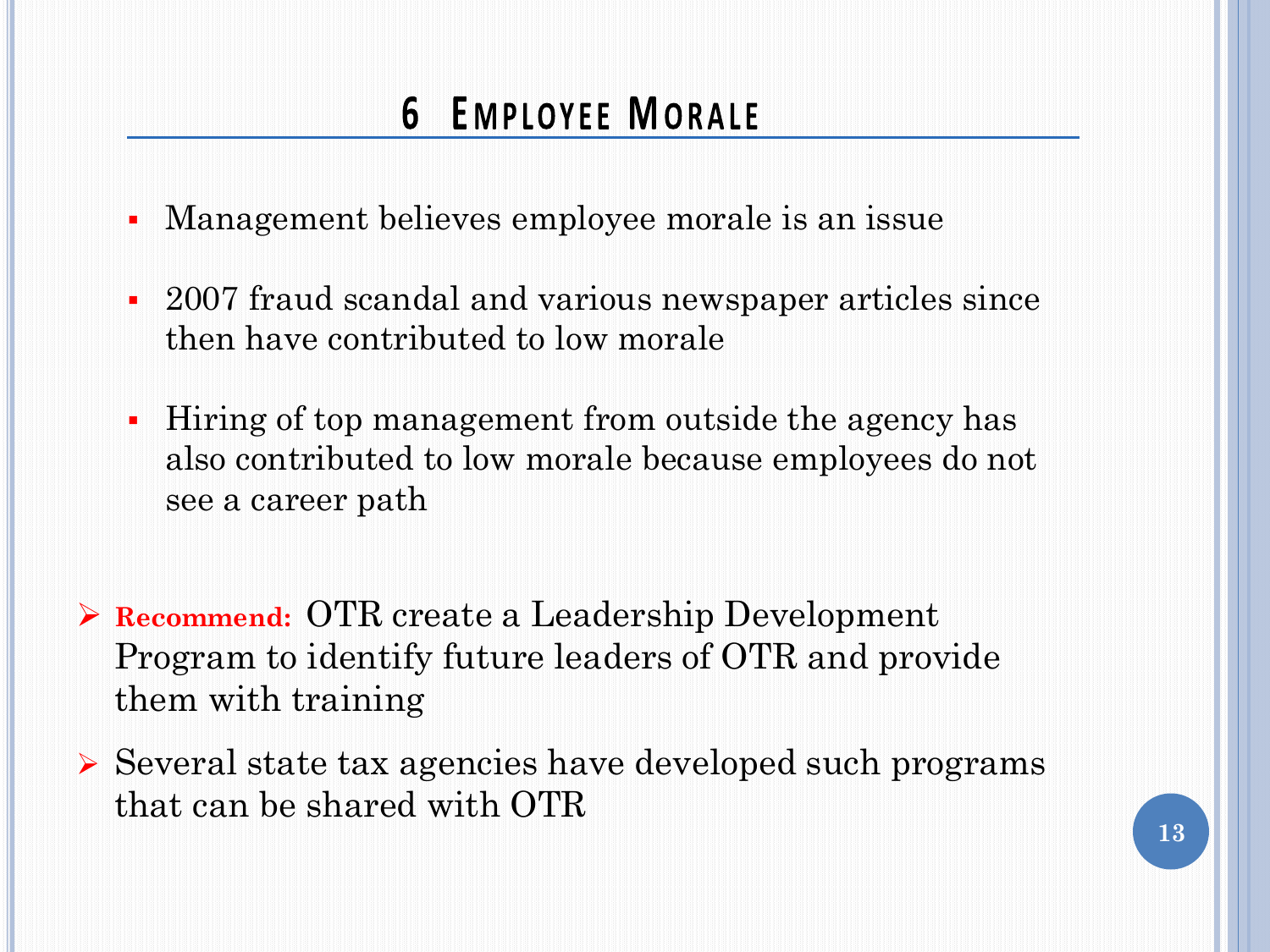#### 7 ENHANCE TAXPAYER INFORMATION ON WEBSITE AND OUTREACH TO PUBLIC

- Review of agency's website indicates that additional information could be provided to taxpayers and practitioners
- **Recommend:** OTR request additional resources, both personnel and technical, to enhance website material with goal of increasing voluntary compliance
- **Recommend:** Review of existing outreach programs to constituent groups to determine if there are additional resources that would enhance educational opportunities to taxpayers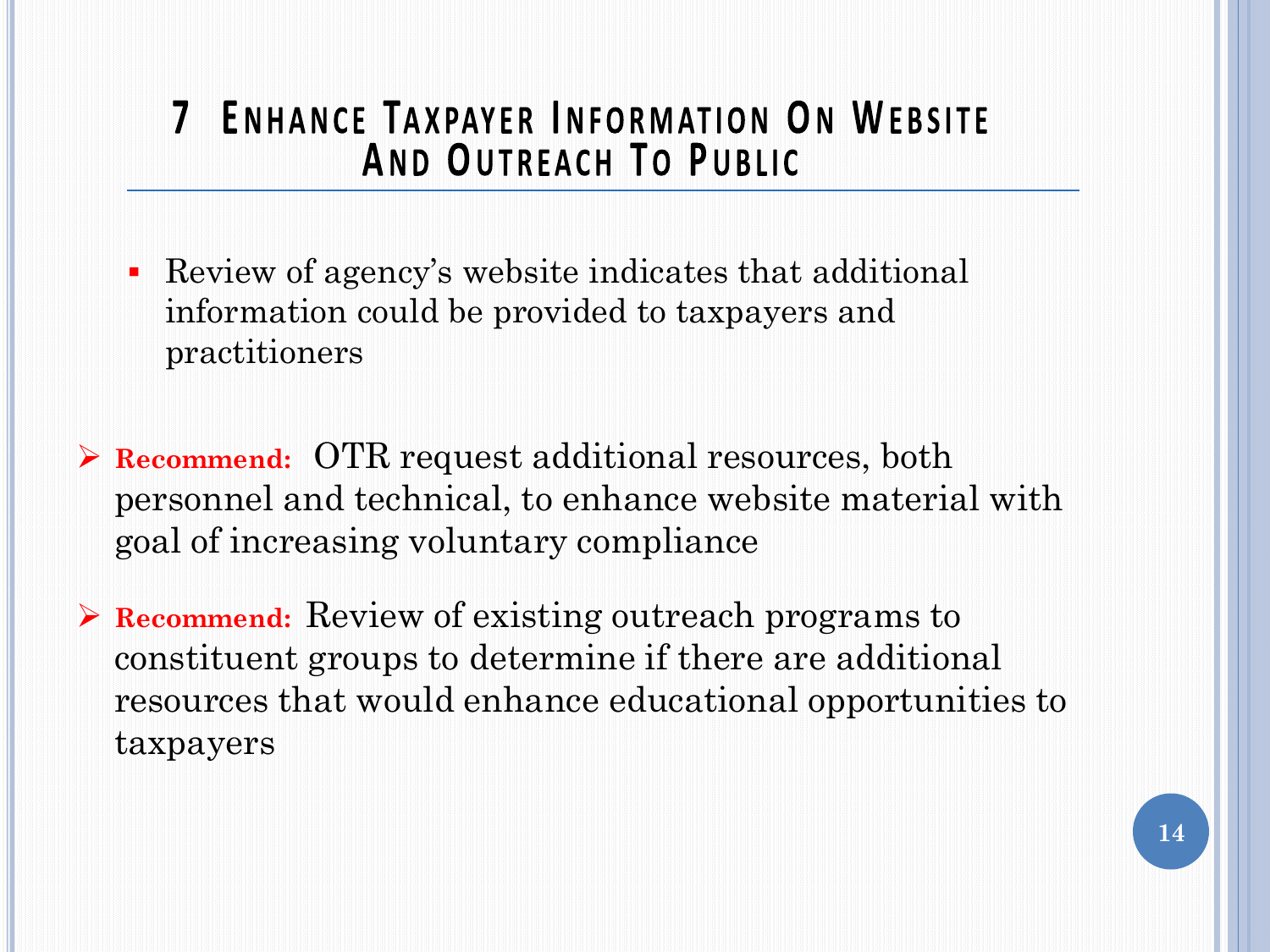## **8 LOCKBOX REQUIREMENTS**

- Current lockbox requirements for some taxes create delays in processing documents and payments
- Because of the need for manual intervention for some payments processed through the lockbox, there is the potential for misapplication of payments for some taxpayers
- **Recommend:** Urge City Council review the bond provisions that contain these requirements and change them, if possible